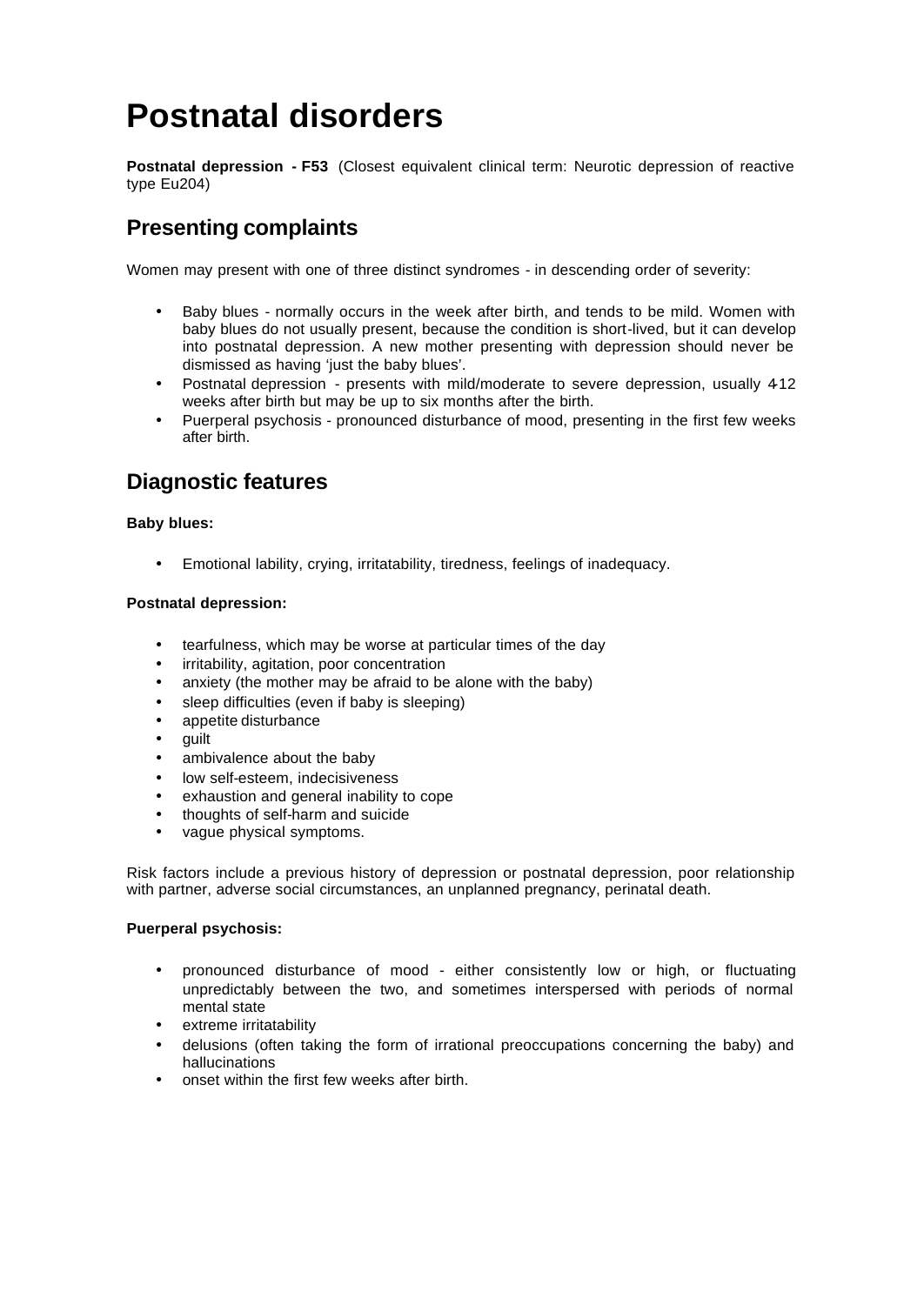Risk factors include a previous or family history of psychosis, and young age.

In different cultures, pregnancy and childbirth are associated with widely differing traditions and rituals, as well as differences in the concept of depression.

## **Differential diagnosis and co-existing conditions**

- Panic disorder F41.0.
- Generalized anxiety F41.1.

Depression following childbirth is essentially the same condition as depression at any other time.

There is a risk that normal physical or emotional changes following childbirth may be mistaken for depression or alternatively may mask depressive symptoms.

### **Essential information for patient and family**

- Baby blues affects up to 50% of new mothers and is usually self-limiting.
- Postnatal depression is common, affecting 10-15% of new mothers; puerperal psychosis is a much rarer condition (0.5-1% of all births).
- It can be very difficult for new mothers to admit that they are not coping or feeling depressed at a time they perceive should be happy.
- Mothers may be concerned that if they are honest about their feelings their baby will be taken into care.
- Mothers with postnatal depression do not usually harm their babies; babies may be at risk from mothers suffering from puerperal psychosis.
- Emotional and practical support from family and friends is very valuable (ref 204)
- The outcome for most mothers with postnatal depression is very good, provided they receive appropriate care.
- If untreated, postnatal depression may be prolonged and can have an effect on motherbaby attachment and in turn on the child's educational, emotional and behavioural experiences.

#### **References**

**204** Ray KL, Hodnett ED. Caregiver support for postpartum depression (Cochrane Review). In: The Cochrane Library, Issue 2, 2003. Oxford: Update Software. (CI) Women with postpartum (postnatal) depression who are supported by caregivers are less likely to remain depressed, although the most effective support from caregivers remains unknown.

### **General management and advice to patient and family**

#### **Postnatal depression:**

- The Edinburgh Postnatal Depression Scale (EPDS) is an effective tool for screening and monitoring progress; (ref 205) it is not a diagnostic tool.
- If available, non-directive counselling, interpersonal psychotherapy and cognitive behavioural therapy are effective (ref 206-208).
- Postnatal groups run by health visitors and mental health nurses are effective.
- Provision of social support, eg a home help or child care, may be helpful.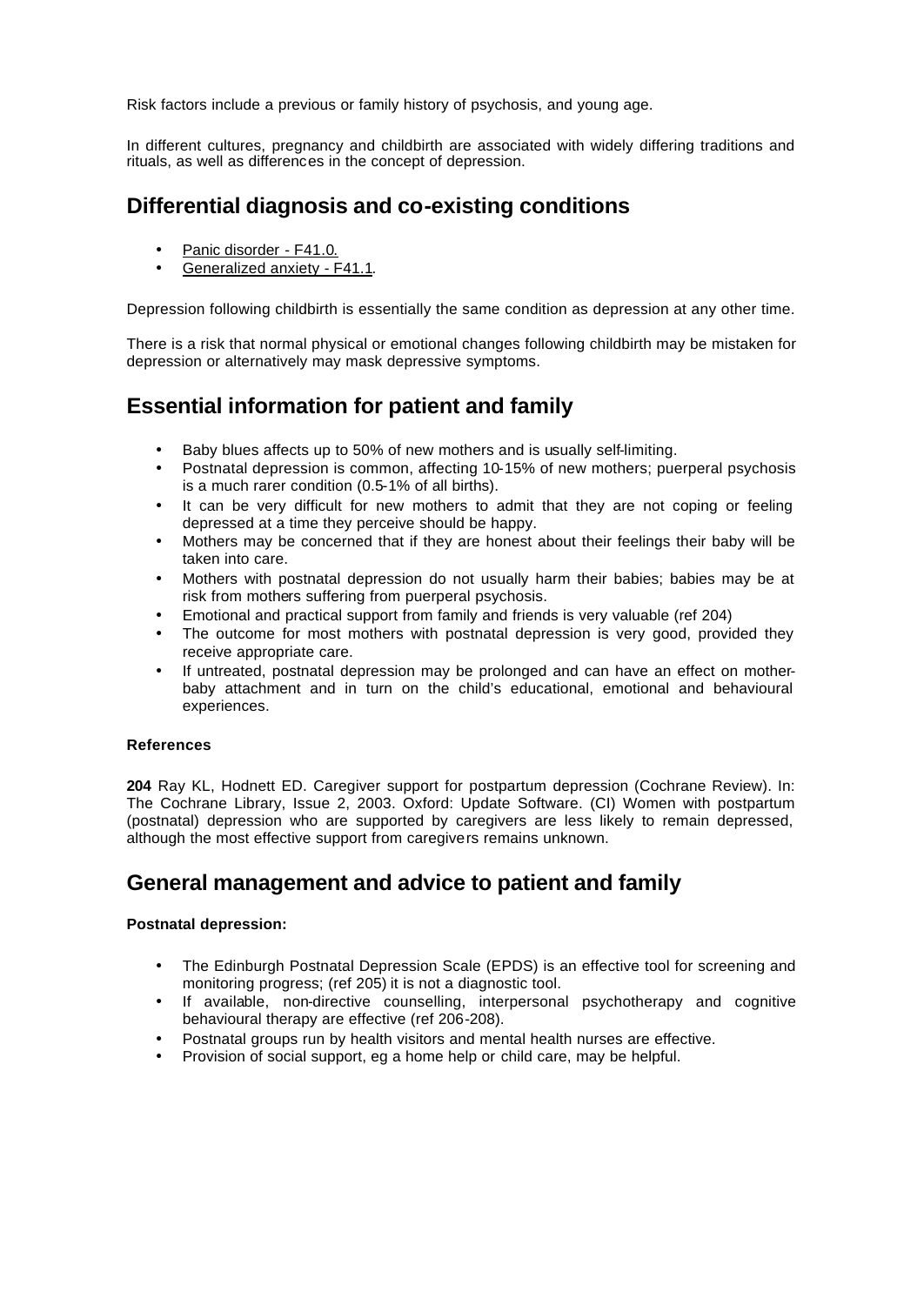#### **Puerperal psychosis:**

- Very close monitoring of mother and baby is essential, which usually requires admission, preferably to a specialist unit.
- Medication is always required.
- Psychological therapies are likely to be helpful after the acute phase.
- Electroconvulsive therapy may occasionally be necessary..

#### **References**

**205** Harris B, Huckle P, Thomas R et al. The use of rating scales to identify postnatal depression. Br J Psychiatry 1989, 154: 813-817

**206** Appleby L, Warner R, Whitton A, Faragher B. A controlled study of fluoxetine and cognitive behavioural therapy in the treatment of postnatal depression. Br Med J 1997, 314: 932. (BII) Both fluoxetine and cognitive-behavioural counselling given as a course of therapy are effective treatments for non-psychotic depression in postnatal women. After an initial session of counselling, additional benefit results from either fluoxetine or further counselling

**207** Holden JM, Sagovsky R, Cox JL. Counselling in a general practice setting: a controlled study of health visitor intervention in treatment of postnatal depression. Br Med J 1989, 298: 223-6. (BII) Counselling by health visitors is valuable in managing non-psychotic postnatal depression.

**208** O'Hara M, Stuart S, Gorman L, Wenzel A. Efficacy of interpersonal psychotherapy for postnatal depression. Arch Gen Psychiatry 2000, 57: 1039-1045. (BII) Interpersonal psychotherapy is an efficacious treatment for postpartum depression. It reduced depressive symptoms and improved social adjustment, and represents an alternative to pharmacotherapy, particularly for women who are breastfeeding.

### **Medication**

- Antidepressants: the response in mothers suffering postnatal depression is usually good (ref 209). Antidepressants should continue to be taken for up to 6 months after recovery.
- SSRIs are the treatment of choice. Fluoxetine is contraindicated in breastfeeding mothers (BNF 4.3.3).
- Antipsychotic medication and mood stabilizers may be needed for puerperal psychosis.

#### **References**

**209** Hoffbrand S, Howard L, Crawley H. Antidepressant treatment for post-natal depression (Cochrane Review). In: The Cochrane Library, Issue 2, 2003. Oxford: Update Software Ltd (CI) One study was examined. Women with postnatal depression can be treated effectively with fluoxetine, which is as effective as a course of cognitive-behavioural counselling in the short-term.

### **Referral**

- Preconceptual referral is recommended for women: - with a history of bipolar disorder or other psychosis, including a previous puerperal episode, who have a high risk of puerperal psychosis - taking any mood stabilizers or long-term antipsychotics (ref 210)
- Refractory cases of depression should be referred to the community mental health team.